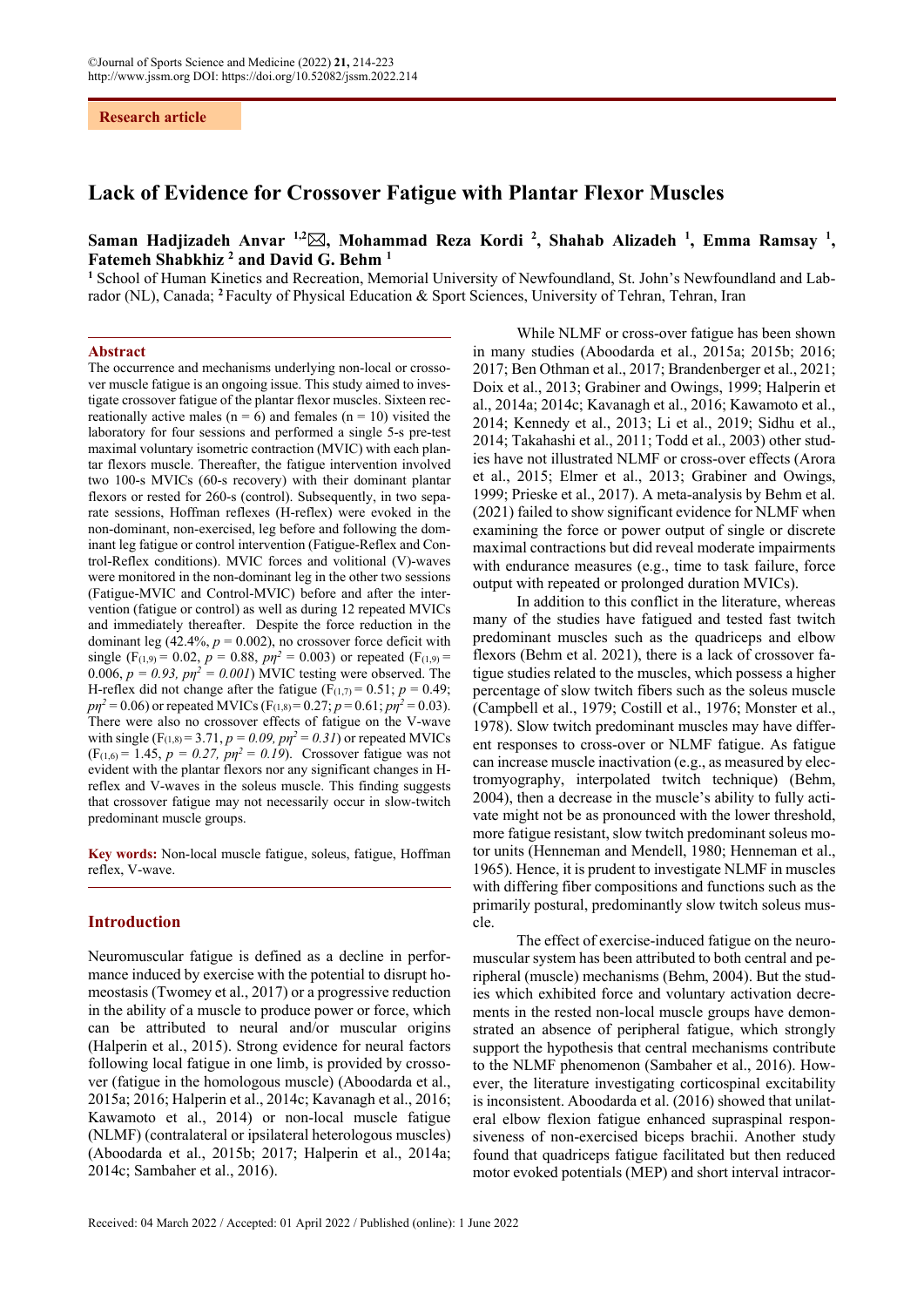tical inhibition with no change in the intracortical facilitation of the interosseous and biceps brachii (Takahashi et al., 2011). While Matsuura and Ogata (2015) reported increased corticospinal excitability from the M-1 hand area following fatiguing unilateral plantar flexions, the contralateral flexor digitorum interosseous (FDI) muscle experienced decrements in the ability to maximally activate. Similarly, Šambaher et al. (2016) showed an increase in  $M_{\text{max}}$ , CMEP, and MEP, but reductions in EMG and MVIC in unilateral elbow flexion after bilateral knee extensors fatigue. Fatiguing the left knee extensors with two sets of 100-s MVICs increased the cervicomedullary motor evoked potential (CMEP) (at 5, 50 & 100% MVIC) and MEP (at 100% MVC) in the right elbow flexor muscles but decreased MEPs at the lower intensities (Aboodarda et al., 2017). Sidhu et al. (2014) reported unilateral elbow flexors' voluntary activation (VA), MVIC force and MEP reduction following lower body cycling fatigue. These NLMF inconsistencies make further studies necessary to elucidate possible mechanisms of NLMF effects.

The Hoffman (H-) reflex is a measure of the afferent excitability of the alpha spinal motoneuron (Enoka et al., 1980) and the excitability of the neural reflex arc (Young et al., 2018). In addition, changes in the voluntary activation of the α-motoneurons may be quantified with the volitional (V-) wave, which reflects the level of efferent and descending neural drive (Duclay et al., 2008). Muscle afferents can produce inhibitory effects inducing decrements in central drive to both the working muscle and potentially to the non-exercised muscles as well (Amann, 2011; 2012; Amann et al., 2013; Halperin et al., 2015; Sidhu et al., 2014). However, in contrast to the aforementioned studies examining corticospinal excitability or inhibition with NLMF, there are no studies investigating V-wave and Hreflex changes in crossover and NLMF.

Therefore, the present study aimed to investigate changes in contralateral, plantar flexors torque and soleus H-reflex, and V-wave following fatigue of the dominant plantar flexors. Based on prior reports (Behm et al. 2021; Halperin et al., 2014a; 2014c; 2015; Kawamoto et al., 2014), we hypothesized that a repeated MVIC testing protocol of the contralateral, non-dominant plantar flexors would exhibit decreased torque production following a fatigue intervention of the dominant plantar flexors. Moreover, based on possible fatigue-induced afferent inhibition (Amann, 2011; 2012; Amann et al., 2013; Halperin et al., 2015; Sidhu et al., 2014), we hypothesized that the fatigue protocol of the dominant plantar flexors would decrease Hreflex and the V-wave responses of the non-dominant, nonexercised, soleus.

## **Methods**

# **Participants**

Using a pairwise comparison, a priori sample size was calculated with G\*Power using a similar study (Ben Othman et al., 2017). With an  $\alpha = 0.05$  and the statistical power (1- $\beta$ ) = 0.8 and an effect size based NLMF force reductions

 $(ES = 0.44)$ , a total sample size of 14 participants were required. Therefore, 16 young healthy, recreationally active individuals (males =  $6$ ,  $24.3 \pm 1.5$  yrs.,  $75.6 \pm 4.2$  kg,  $176.8$  $\pm$  3.5 cm & females=10, 23.5  $\pm$  1.1 yrs., 160.5  $\pm$  2.4 cm, and  $57.9 \pm 1.5$  kg) were recruited. Prior to the data collection, subjects were asked to identify the preferred leg for kicking a ball to determine the dominant leg. Exclusion criteria included musculoskeletal or neurological disorders. To mitigate confounding variables, participants were instructed to avoid strenuous physical activity and alcohol, caffeine or nicotine consumption 24-hours prior to participation. Testing sessions were performed at similar times during the day to avoid diurnal variations with at least 24 hours between sessions. Prior to testing and after a brief explanation of the procedures, each participant completed the Physical Activity Readiness Questionnaire-Plus (Canadian Society for Exercise, 2003) and read and signed a letter of informed consent. This study was approved by the Interdisciplinary Committee on Ethics in Human Research of Memorial University (ICEHR No. 20200936- HK) in accordance with the Declaration of Helsinki.

#### **Experimental Design**

A randomized cross-over, within subject, quasi-experimental design with pre- and post-intervention measurements was employed in this study. Using an online random allocation software (https://www.randomizer.org/), the participants attended the laboratory for four sessions: (1) dominant leg's 260-s rest then testing the non-dominant leg's single and repeated (12) MVICs torques and V-waves (Control-MVIC); (2) dominant leg's 2×100-s fatiguing MVICs then testing the non-dominant leg's single and repeated (12) MVICs torques and V-waves (Fatigue-MVIC); (3) dominant leg's 260-s rest then testing the non-dominant leg's H-reflexes (no single or repeated MVICS of nondominant leg: Control-Reflex); (4) dominant leg's 2×100 s fatiguing MVICs then testing the non-dominant leg's Hreflexes (no single or repeated MVICs of non-dominant leg: Fatigue-Reflex) (Figure 1). The intervention involved 2×100-s MVICs of the dominant plantar flexor muscles interspersed with 60-s rest (Fatigue-MVIC and Fatigue-Reflex) or 260-s of seated rest with the foot and lower leg in the boot apparatus (Control-MVIC and Control-Reflex). After the dominant leg's fatiguing protocol, testing involved either 12 x 5-s plantar flexors MVICs interspersed with 10-s rest between the contractions (Fatigue-MVIC or Control-MVIC: Figure 1: rows 1 and 2) or resting the nondominant leg (Fatigue-Reflex or Control-Reflex: Figure1: rows 3 and 4). Prior publications have reported NLMF effects when testing with 12 x 5-s MVICs interspersed with 10-s rest (Halperin et al., 2014a; 2014c; Sambaher et al., 2016). The H-reflex and M-wave were obtained before the intervention (pre-test) and 30-s after 2x100-s fatigue intervention (Fatigue-Reflex) or rest (Control-Reflex) (posttest) in the non-dominant leg (Figure 1: rows 3 and 4). The V-waves and corresponding M-waves were measured in the non-dominant leg before, during, and after the 12 repetitions of the fatiguing test (Figure 1: rows 1 and 2).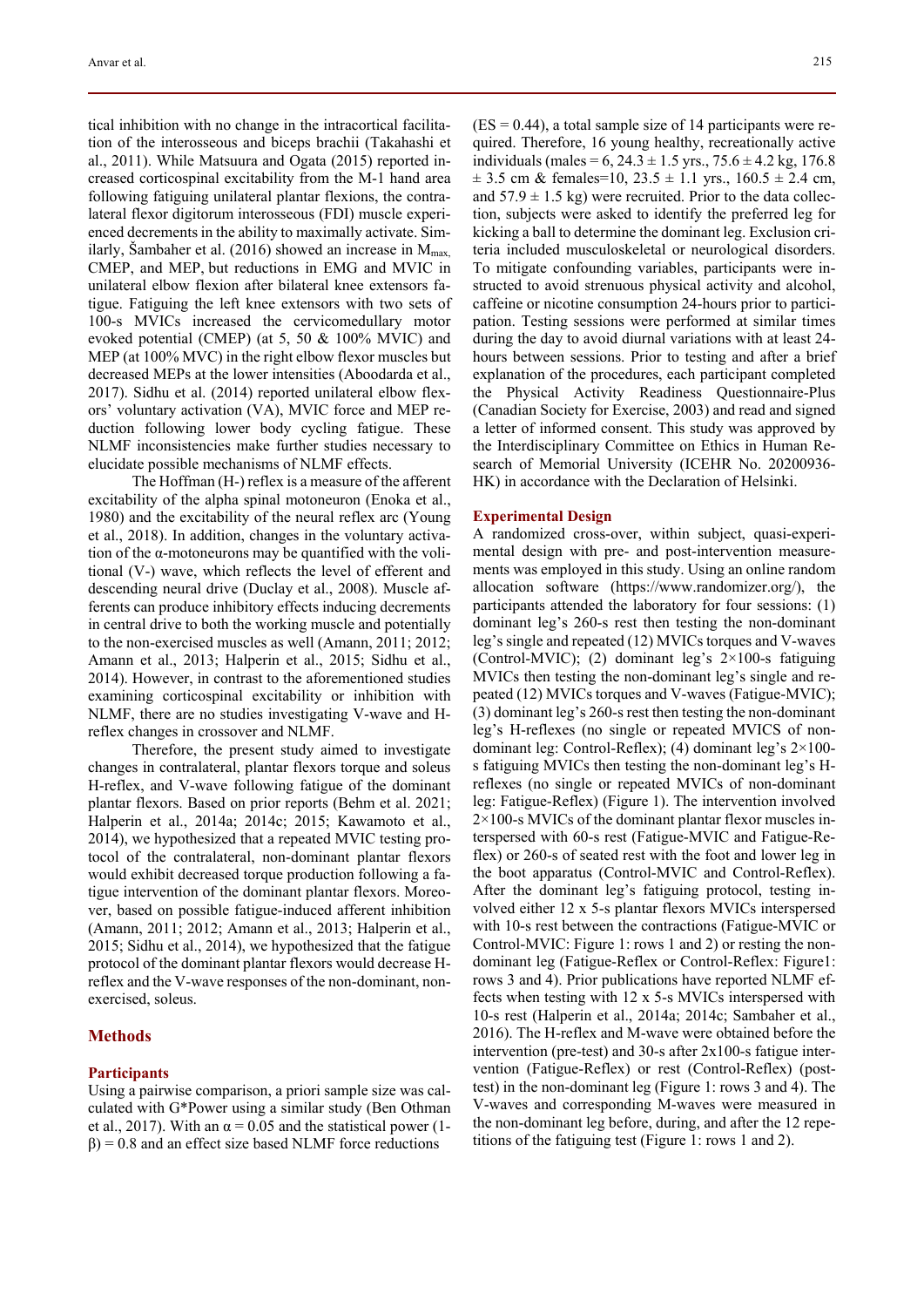

**Figure 1. Experimental protocol.** Abbreviations: DL 2 X 100-s MVIC: dominant leg 2 X 100-s maximal voluntary isometric contraction, NDL MVIC: non-dominant leg 5-s MVIC, DL 260-s Rest: dominant leg rest for 260-s, DL 5-s MVIC: dominant leg 5-s MVIC, Tibial Nerve Stimulation: the stimulation of the non-dominant leg to evoke the H-reflex and the M<sub>Max</sub> at the beginning and at the end of each session. Conditions: First Row: Control-MVIC, Second Row: Fatigue-MVIC, Third Row: Control-Reflex, Fourth Row: Fatigue-Reflex.



**Figure 2. Boot apparatus for measuring the maximal voluntary isometric contraction with the plantar flexors.**

#### **Intervention**

All interventions and tests were performed on a modified and reliable "Boot" Apparatus (Technical Services, Memorial University of Newfoundland: Figure 2) with the thigh horizontal to the floor while the knee and the ankle joints were flexed 90°. The straps prevented extraneous movement of the lower leg, while a thigh fixture securely restrained the foot so that any attempt to plantar flex the ankle joint resulted in an isometric contraction (Figure 2). The device was calibrated before each session by hanging known weights off the foot plate. Participants performed a general warm-up of lower body cycling for 5-min at a cadence of 70 RPM at one kilopond prior the intervention. At the beginning of each session, the participants were asked to do 2-3 plantar flexion warm-ups in their dominant leg equal to 50% of their maximum force for 5-s prior to fatiguing protocol. Based on prior published reports using the same intervention protocol to induce force and neuromuscular excitability decrements (e.g., EMG, motor

evoked potentials) (Aboodarda et al., 2015b; 2017; Halperin et al., 2014c; Martin and Rattey, 2007), the fatiguing intervention involved a  $2 \times 100$ -s fatiguing protocol interspersed with 60-s rest with their arms crossed on their chests (Fatigue-MVIC and Fatigue-reflex sessions) or in the control sessions, they rested for 260-s (Control-MVIC or Control-Reflex). The peak-peak torque amplitudes in the first and last 5-s of each set at the  $2 \times 100$ -s dominant leg's intervention were calculated. The MVIC torque from the boot apparatus was achieved to determine the effect of fatigue on both the fatigued and contralateral non-fatigued leg. The participants were asked not to contract their nondominant leg during the dominant leg's fatiguing intervention. The change from the unilateral dominant leg fatigue intervention to the non-dominant leg testing involved a 30 s transition from one leg to the other.

#### **Electromyography (EMG)**

The skin surface was prepared by shaving the target area, followed by cleaning and abrading with an abrasive pad and alcohol swabs to remove dead epithelial cells, obtain low resistance between the electrodes (<5-kOhms) and an adequate signal-to-noise ratio. The point of 5-cm distal to the insertion of the gastrocnemii on the Achilles tendon was measured and marked carefully to attach a pair of surface electrodes (Kendall 130 foam electrodes, Conductive Adhesive Hydrogel, Covidien IIc,) on the soleus muscles in both legs with an inter-electrode distance of 2-cm. The reference electrode was attached to the lateral malleolus of the non-dominant leg. The noise of the EMG signals was monitored to ensure they were less than 0.05mV (Konrad, 2005). The integral amplitude of the EMG activity was collected 500ms before and after the maximum amplitude of the torque during the MVICs (1-second total). The peakpeak amplitude of the torque between the baseline and the maximum torque (not including the stimulation amplitude) was reported as the force of the non-dominant leg during MVICs. Root mean square (RMS) EMG of the non-dominant leg during the 1st and the last 30-s of the dominant leg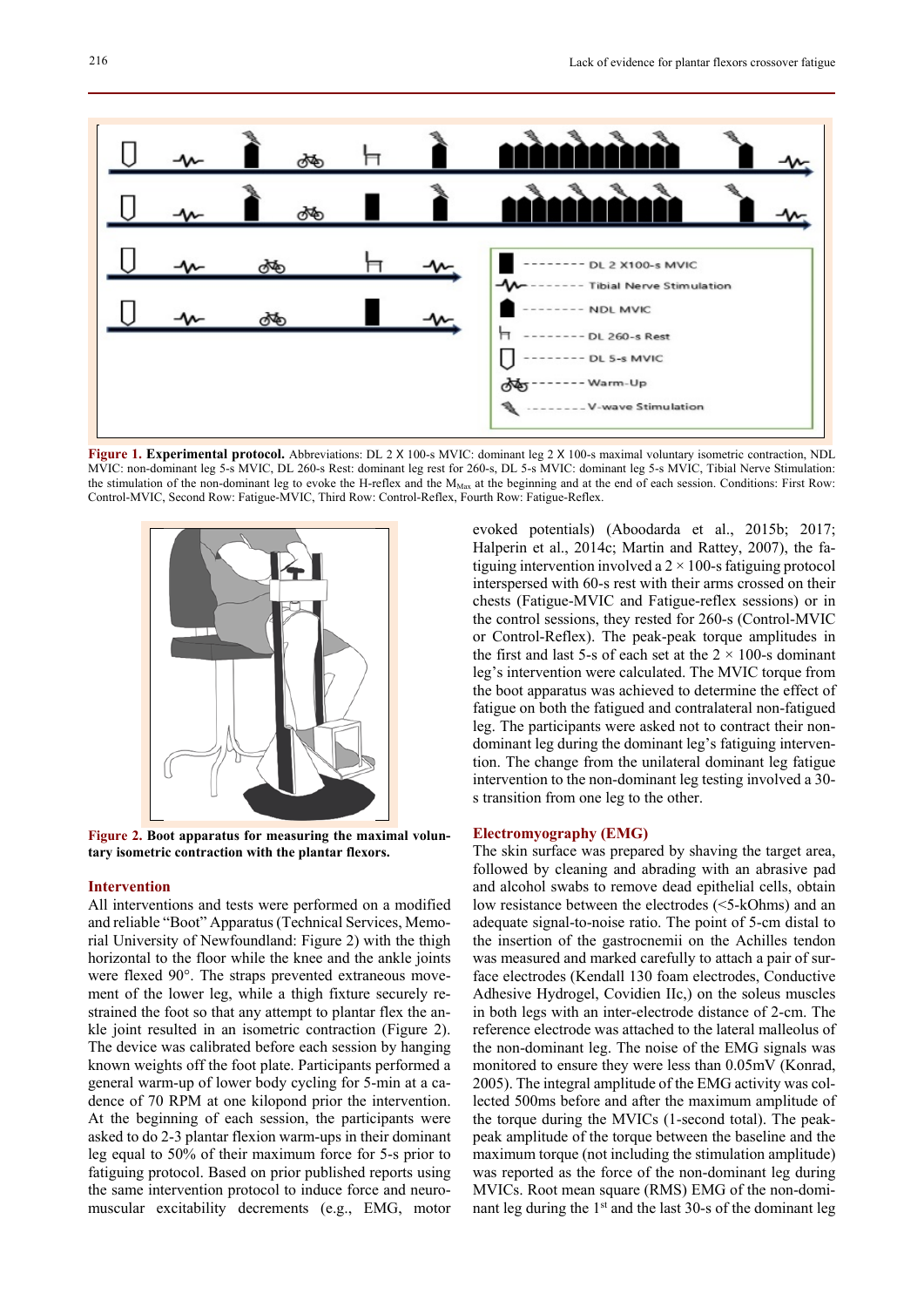fatiguing protocol was monitored to determine the extent of relaxation/activation of the non-dominant leg during the dominant leg fatiguing protocol. As relaxation of the nondominant leg was desired for reflex measures (Fatigue-reflex and Control-reflex), the participants were not asked to perform a pre-MVIC in the non-dominant leg at the beginning of these sessions. Therefore, the baseline peak RMS EMG of the non-dominant leg was normalized to the average RMS EMG of pre-test Fatigue-MVIC session. The EMG signals were filtered with 10-500 Hz band pass filter and amplified (×1000 bipolar differential amplifier, input impedance =  $2MΩ$ , common mode rejection ratio > 110dB min (50/60 Hz), noise  $>$  5  $\mu$ V) and analog-to-digitally converted (12 bit). EMG were collected at a sampling rate of 2000 Hz (Biopac System, Inc., DA 100: analog-digital converter MP150WSW; Holliston, Massachusetts, USA) and dedicated software (AcqKnowledge 4.1, Biopac System Inc.).

## **Stimulation**

The H-reflex, M-wave, and V-wave were evoked in the non-dominant soleus muscle by percutaneous stimulation. The posterior tibial nerve was stimulated with a single rectangular pulse (1-ms) delivered by a Digitimer stimulator (model DS7AH, Hertfordshire, UK). For both optimal site identification and testing, the stimulator cathode probe (MYO004 Stimulator Probe, SS; Neurospec Research Neuroscience, Switzerland) was placed in the popliteal fossa and the anode electrode (Kendall 130 foam electrodes, Conductive Adhesive Hydrogel, Covidien IIc) was placed over the patella. The stimulation site, giving the greatest amplitude of the evoked potentials, was first located by the probe and marked. We asked the subjects to close their eyes and refrain them moving their hands or head to maintain constant cortico-vestibular influences on the excitability of the motor pool and limit afferent feedback from other peripheral receptors. A H-reflex and Mwave recruitment curve was produced (Young et al., 2018). The recruitment curve involved testing under a resting condition with an initial evoked stimulation at 2mA, with four stimuli provided at each intensity interspersed with 10-s rest and the intensity were raised by 2mA to the point of no further increase in evoked peak twitch torque and concomitant peak-to-peak M-wave amplitude  $(M_{max})$ . Following identification of the peak H-reflex amplitude  $(H_{\text{max}}:$  Figure 3b), the amperage that elicited 50% of the Hmax  $(H<sub>50</sub>)$  of the ascending limb in the recruitment curve was chosen for testing purposes since it is sensitive to both facilitation and inhibition (Meinck, 1980). An evoked M-wave is recommended to monitor the stimulation conditions and to ensure a consistent level of motoneuron pool and muscle membrane action potential activity (Chen et al., 1999; Zehr, 2002). A  $H_{50}/M_{\text{max}}$  normalization ratio was calculated and used for statistical analysis. The participants were tested for afferent excitability of the spinal motoneuron (H-reflex) under resting conditions in the non-dominant soleus before and after the fatigue intervention (2 repetitions  $\times$ 100-s interspersed with 60-s rest) or control rest period (260-s) (Fatigue-Reflex and Control-Reflex).

The V-waves were recorded in the non-dominant leg in two conditions (Fatigue-MVIC and Control-MVIC) and during the non-dominant leg's 5-s MVICs. The Vwaves were normalized to the M-wave elicited during the MVIC (Msuperimposed) and the V/Msuperimposed ratio was calculated for further analysis. The V-waves were obtained during the MVICs using the stimulation intensity equaled to 150% of the Mmax (Figure 3a). The V-waves were recorded as the EMG potentials occurred generally between 30-45 ms after the stimulation artifact, respectively. Single MVICs were performed prior to the warm-up, immediately after the intervention and after the fatigue test (Figure 1). The V-waves were obtained during the MVIC prior to the warm-up, after the intervention, at the  $3<sup>rd</sup>$ ,  $6<sup>th</sup>$ ,  $9<sup>th</sup>$ , and  $12<sup>th</sup>$ repetitions of the fatigue test and after the fatigue test. (Fatigue-MVIC and Control-MVIC) (Figure 1).



**Figure 3. Typical H-reflex and V-wave from one representative participant evoked at the non-dominant leg's soleus muscle; (a) V-wave, (b) H-reflex. Initial spikes represent the stimulus artifact. The H-reflex was evoked on a relaxed muscle. The V-wave was evoked during the non-dominant leg's MVICs with a stimulation equal to 150% of Mmax.** 

### **Statistical analyses**

Data were analyzed using SPSS-27 software. Assumption of normality (Shapiro-Wilk test) and sphericity (Mauchley test) were tested for all of the dependent variables. If the sphericity assumption was violated, the corrected value for non-sphericity with Greenhouse-Geisser epsilon was reported.

A two-way repeated measures ANOVA involving two conditions (Fatigue-reflex and Fatigue-MVIC) ꓫ four times (torques of the 1<sup>st</sup> and the last 5-s of the intervention protocol in two sets) was used to compare the dominant leg fatiguing protocol between the two sessions to observe whether there were any differences between the dominant leg fatigue and also to confirm that the fatiguing intervention was effective in fatiguing the dominant leg.

 A two-way repeated measures ANOVA involving two conditions (Control-MVIC and Fatigue-MVIC) X three times (torques of pre-intervention, post-intervention, and post-fatigue testing) was used to analyze and compare any possible differences in the non-dominant leg's torque prior and after the intervention and after the fatigue testing. Another two-way repeated measures ANOVA involving two conditions (Control-MVIC and Fatigue-MVIC) X five times was used to analyze the non-dominant leg's torque changes during the fatiguing test.

The H50/Mmax ratio was analyzed with a two-way repeated measures ANOVA involving two conditions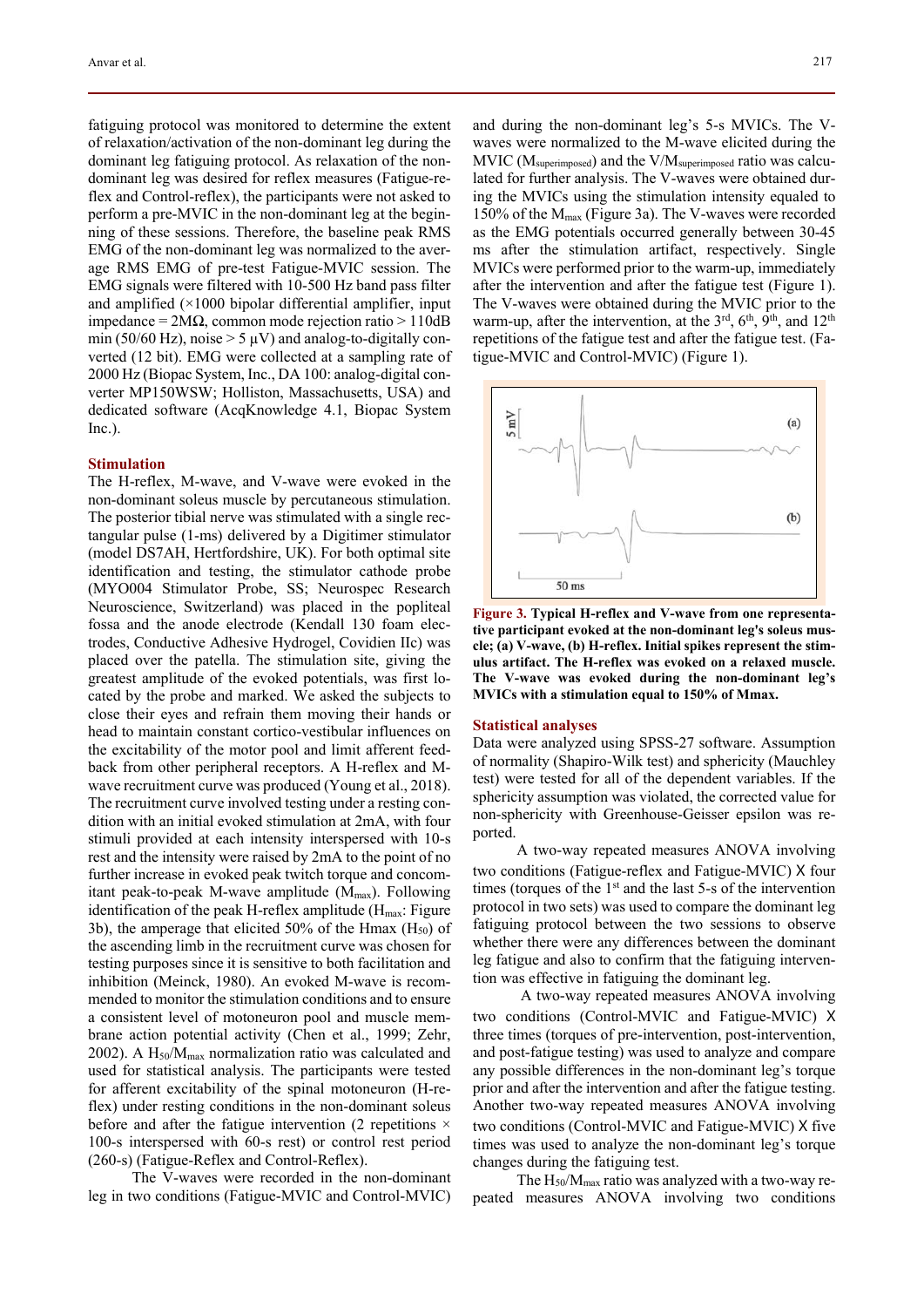(Control-Reflex, Fatigue-Reflex) X two times (pre-intervention vs. post-intervention) and another two-way repeated measures ANOVA involving two conditions (Control-MVIC and, Fatigue-MVIC) X two times (pre-intervention vs. post-fatiguing test) were used to determine pre-topost changes with the  $M_{\text{max}}$  amplitude and  $H_{50}/M_{\text{max}}$  ratio in the four conditions (Fatigue-Reflex vs. Control-Reflex & Control-MVIC vs. Fatigue-MVIC).

The V/M<sub>superimposed</sub> ratio was analyzed with a twoway repeated measures ANOVA involving two conditions (Control-MVIC and Fatigue-MVIC) X three times (pre-intervention, post-intervention and post-fatigue testing) and another two-way repeated measures ANOVA involving two conditions (Control-MVIC and Fatigue-MVIC) X four times (repetitions 3, 6, 9, and 12 of fatigue testing,) were used to analyze the V-wave changes prior and post the intervention, post-fatigue testing and also during the fatigue testing repetitions.

### **Results**

### **Fatigue intervention**

There was no statistically significant difference between conditions (Fatigue-Reflex vs. Fatigue-MVIC) on the dominant leg, fatigue intervention, force reduction ( $F_{(1,7)}$  = 0.007;  $p = 0.93$ ;  $p\text{m}^2 = 0.001$ ). There was no significant condition\*repetition interaction for force reduction in the dominant leg with the fatiguing intervention  $(F_{(3,21)} = 0.11)$ ;  $p = 0.95$ ;  $p_1^2 = 0.016$ ). A significant main effect for time was evident ( $F_{(3,21)} = 37.7$ ;  $p < 0.001$ ;  $pn^2 = 0.84$ ). The torque reduced 33.02% (89.5  $\pm$  11.84 to 59.94  $\pm$  8.83, Nm.s) from the first 5-s to the last 5-s of the first set (*p = 0.001*). The torque significantly recovered 44.51% (59.94  $\pm$  10.89 to 86.62  $\pm$  10.89, Nm.s) during the 60-s resting period ( $p = 0.001$ ). There was a significant 40.52% (86.62 ± 10.89 to  $51.52 \pm 8.52$ , Nm.s) torque reduction in the second set ( $p = 0.001$ ). Overall, there was a 42.43% torque reduction from the beginning to the end of the intervention (*p = 0.002*). The average RMS EMG of the non-exercising, non-dominant leg during the first 30-s and the last 30-s of the dominant leg's fatiguing intervention revealed that the non-dominant leg's activity at the beginning and end of the dominant leg's MVIC fatigue significantly (*p = 0.01*) increased from 3% to 12% of the non-dominant leg's MVIC RMS EMG.

### **Fatigue test single and repeated MVICs**

There was no statistically significant effect of the condition (Control-MVIC vs. Fatigue-MVIC)  $(F_{(1,9)} = 0.02, p = 0.88,$ 

 $p\eta^2 = 0.003$ ) or interaction (F<sub>(2,18)</sub> = 0.02,  $p = 0.97$ ,  $p\eta^2 =$ 0.003) on the torque changes when testing with a single MVIC. However, there was a significant effect of the time  $(F_{(2,18)} = 5.58, p = 0.013, pn^2 = 0.38)$  on the torque reduction (12.3% post-fatigue test vs. pre-intervention) when testing single MVICs during Fatigue-MVIC and Control-MVIC sessions (Table 1, Figure 4).

There was no significant effect of the condition (Control-MVIC vs. Fatigue-MVIC) ( $F_{(1,9)} = 0.006$ ,  $p =$ 0.93,  $p\eta^2 = 0.001$ ) or interaction (F<sub>(4,36)</sub> = 0.33,  $p = 0.85$ ,  $p\eta^2 = 0.036$ ) during the fatigue testing. However, there was a significant effect of the time  $(F_{(4,36)} = 8.56, p \lt 0.001, pn^2$  $= 0.48$ ) as the plantar flexors torque reduced 14.3% in repetition-12 compared to repetition-1 of the fatigue testing (*p*   $< 0.001$ ). (Figure 4).

#### **Mmax and H-reflex**

There were no significant effects of the condition ( $F_{(1,7)}$  = 2.05;  $p = 0.19$ ;  $p\eta^2 = 0.22$ ), interaction (condition\*time)  $(F_{(1,7)} = 0.73; p = 0.41; p\eta^2 = 0.09)$ , or time  $(F_{(1,7)} = 1.47; p$  $= 0.26$ ;  $p\eta^2 = 0.17$ ) on the pre-to-post M<sub>max</sub> amplitude changes during Control-Reflex and Fatigue-Reflex sessions. The effects of the condition  $(F_{(1,9)} = 0.19; p = 0.67;$  $p\eta^2 = 0.02$ ), interaction (condition\*time) (F<sub>(1,9)</sub> = 4.65; *p* = 0.059;  $p\eta^2 = 0.34$ ) or the time (F<sub>(1,9)</sub> = 2.9;  $p = 0.12$ ;  $p\eta^2 =$ 0.24) on  $M<sub>max</sub>$  were also not significant during Control-MVIC and Fatigue-MVIC sessions. There were no significant effects of the condition ( $F_{(1,7)} = 0.51$ ;  $p = 0.49$ ;  $p\eta^2 =$ 0.06), interaction (condition\*time)  $(F_{(1,7)} = 3.23; p = 0.11;$  $p\eta^2 = 0.31$ , or time (F<sub>(1,7)</sub> = 0.01;  $p = 0.9$ ;  $p\eta^2 = 0.002$ ) on the pre-to-post  $H_{50}/M_{\text{max}}$  ratio during Control-Reflex and Fatigue-Reflex sessions (Table 2). The effects of the condition (F<sub>(1,8)</sub> = 0.27;  $p = 0.61$ ;  $p\eta^2 = 0.03$ ), interaction (condition\*time) ( $F_{(1,8)} = 0.08$ ;  $p = 0.78$ ;  $p\eta^2 = 0.01$ ) or time  $(F_{(1,8)} = 0.41; p = 0.53; p\eta^2 = 0.04)$  on the H<sub>50</sub>/M<sub>max</sub> ratio were also not significant during Control-MVIC and Fatigue-MVIC sessions.

There was no significant effect of the condition (Control-MVIC and, Fatigue-MVIC) ( $F_{(1,8)} = 3.71$ ,  $p =$ 0.09,  $p\eta^2 = 0.31$ , time  $(F_{(2,16)} = 1.79, p = 0.19, p\eta^2 = 0.18)$ , or interaction (condition\*time) ( $F_{(2,16)} = 0.8$ ,  $p = 0.46$ ,  $p\eta^2$  $= 0.09$  on the V/M<sub>superimposed</sub> at pre-intervention, post-intervention and post-fatigue testing. There was also no significant effect of the condition (Control-MVIC and, Fatigue-MVIC) ( $F_{(1,6)} = 1.45$ ,  $p = 0.27$ ,  $p\eta^2 = 0.19$ ), time  $(F_{(3,18)} = 1.17, p = 0.34, pp^2 = 0.16$  or, interaction (condition\*time) ( $F_{(3,18)} = 1.29$ ,  $p = 0.30$ ,  $p\eta^2 = 0.17$ ) on the V/Msuperimposed at four different times of the fatigue testing (at the  $3<sup>rd</sup>$ ,  $6<sup>th</sup>$ ,  $9<sup>th</sup>$  and  $12<sup>th</sup>$  repetitions).

 **Table 1. MVIC fatigue index, peak torque (PT) and V-wave mean and standard deviation values.** 

|                                                        |  | <b>PRE-INT POST-INT</b>        | REP-1                                                                                         | REP <sub>-3</sub> | REP-6                         | REP-9                                                           | <b>REP-12</b>  | <b>POST-FATIGUE</b> |  |
|--------------------------------------------------------|--|--------------------------------|-----------------------------------------------------------------------------------------------|-------------------|-------------------------------|-----------------------------------------------------------------|----------------|---------------------|--|
| <b>MVIC Fatigue Index (normalized: REP-12 / REP-1)</b> |  |                                |                                                                                               |                   |                               |                                                                 |                |                     |  |
| <b>Fatigue-MVIC</b>                                    |  | $100 \pm 0.0$ 95.11 $\pm$ 11.9 | $105.5 \pm 24.7$                                                                              |                   |                               | $95.2 \pm 20.2$ $94.9 \pm 20.2$ $90.8 \pm 19.2$ $88.6 \pm 21.4$ |                | $88.42 \pm 20.9$    |  |
| <b>Control-MVIC</b>                                    |  | $100 \pm 0.0$ 94.79 $\pm$ 11.5 | $103.9 \pm 10.4$                                                                              |                   |                               | $93.9 \pm 9.4$ $93.2 \pm 8.9$ $90.7 \pm 12.7$ $90.9 \pm 11.6$   |                | $87.0 \pm 11.1$     |  |
| <b>MVIC Peak Torque</b>                                |  |                                |                                                                                               |                   |                               |                                                                 |                |                     |  |
| <b>Fatigue-MVIC</b> $90.5 \pm 10.7$ $85.3 \pm 9.6$     |  |                                | $93 \pm 10.07$                                                                                |                   |                               | $84.9 \pm 10.2$ $85.5 \pm 11.3$ $81.8 \pm 10.6$ $79.6 \pm 10.7$ |                | $79.1 \pm 9.9$      |  |
| <b>Control-MVIC</b> $98.04 \pm 7.8$ $92.8 \pm 8.5$     |  |                                | $101.6 \pm 8.2$                                                                               |                   | $91.9 \pm 7.7$ $91.2 \pm 7.4$ | $89.7 \pm 8.6$                                                  | $86.2 \pm 8.6$ | $89.8 \pm 8.6$      |  |
| V/M <sub>superimposed</sub>                            |  |                                |                                                                                               |                   |                               |                                                                 |                |                     |  |
| Fatigue-MVIC $0.62 \pm 0.5$                            |  |                                | $0.57 \pm 0.5$ No V- measurement $0.28 \pm 0.2$                                               |                   | $1.3 \pm 2.7$                 | $0.85 \pm 1.5$                                                  | $0.7 \pm 1.1$  | $0.68 \pm 1.2$      |  |
| <b>Control-MVIC</b>                                    |  |                                | $0.8 \pm 1.7$ $0.2 \pm 0.1$ No V- measurement $0.16 \pm 0.07$ $0.16 \pm 0.05$ $0.13 \pm 0.07$ |                   |                               |                                                                 | $0.15 \pm 0.1$ | $0.04 \pm 0.2$      |  |

PRE-INT: pre-intervention, POST-INT: post-intervention, REP-1,3,6,9,12: repetitions of the post-test, 12 repeated contractions, V/M<sub>superimposed</sub>: V wave normalized to the superimposed muscle action potential.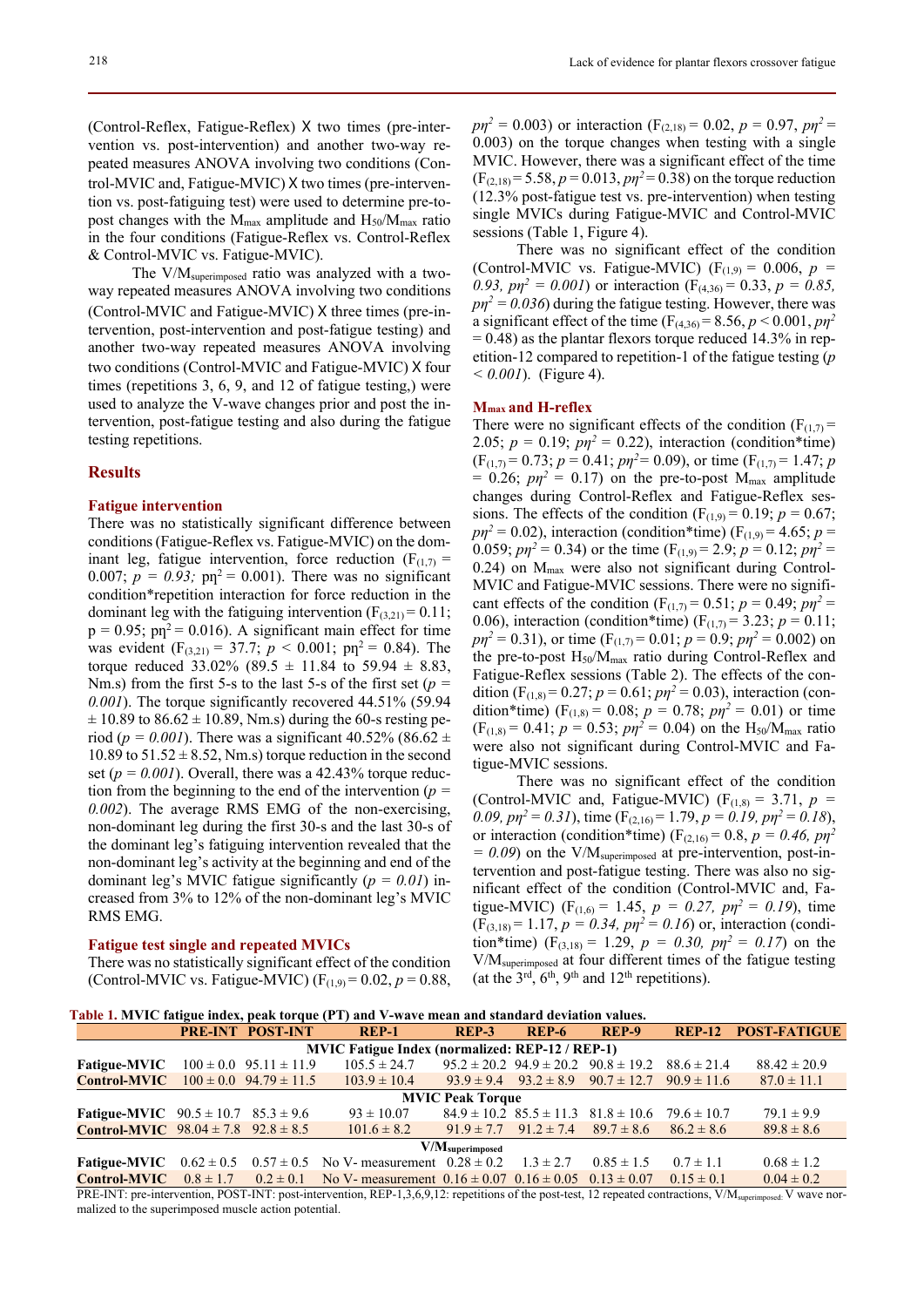

**Figure 4. Mean normalized plantar flexors torque (Fatigue index, FI) changes in the non-dominant leg during two conditions [(Control-MVIC, 260-s rest in the dominant leg and, 12 repetitions of fatiguing test in the non-dominant leg) and (Fatigue-MVIC, 2 X 100-s fatigue intervention and, 12 repetitions of fatiguing test in the non-dominant leg) at pre-intervention, postintervention 15-s prior fatigue testing, repetitions one-twelve of the testing and 15-s post fatigue testing.** \*\*, difference between preintervention and post-fatigue test (p < 0.05),  $\ddagger$ , difference between repetition (REP)1 and REP3 (p = 0.006),  $\ddagger$ , difference between REP1 and REP6 (p = 0.041) and §, difference between REP1 vs. REP12 (p = 0.026). CON-MVIC: Control MVIC condition, Fat-MVIC: Fatigue MVIC condition.

### **Discussion**

The major findings of this study showed that a) fatiguing the dominant plantar flexors  $(2x100-s)$  did not significantly affect the torques of the single or repeated MVICs with the non-dominant leg; b) muscle's direct response to the stimulation  $(M<sub>max</sub>)$  did not change significantly in the non-dominant soleus; c) non-dominant soleus's H-reflex did not change with fatigue of the dominant plantar flexors; d) no significant changes were found in the non-dominant soleus V-wave.

The dominant limb fatigue intervention (2x100-s with 60-s recovery) was chosen based on prior published reports that induced contralateral force and neuromuscular excitability decrements (e.g., EMG, motor evoked potentials) (Aboodarda et al., 2015b; Halperin et al., 2014c; Martin and Rattey, 2007). However, these non-local effects seem to be inconsistent as a lack of crossover or NLMF effects with single discrete MVIC was recently reported in the Behm et al. (2021) meta-analysis and our results were in accordance with this finding. It seems that the contralateral single MVICs may not be as sensitive to crossover fatigue (Arora et al., 2015) as the adequate rest enables the participants to provide sufficient neural drive to prevent a significant decline in muscle performance (Aboodarda et al., 2019a).

Our MVIC testing fatiguing protocol was similar to Halperin et al. (2014a), Martin and Rattey (2007), and Aboodarda et al. (2015b) who found significant reductions in both force and EMG after fatiguing unilateral knee extensors. Despite using the same fatiguing protocol, the torque reductions in the fatigued muscles were greater in the Halperin et al. study (2014a) compared to the present results (70% vs. 42.4% torque reduction). The difference in fatigue may be related to the different muscle groups. Knee extension, which is used in many NLMF studies, would utilize the quadriceps with higher proportion fasttwitch fibers vs. plantar flexion in a seated, flexed knee position, which disadvantages the gastrocnemius and induces a greater reliance upon the soleus with a greater predominance of slow-twitch fibers (Campbell et al., 1979; Costill et al., 1976; Monster et al., 1978). According to Henneman's size principle (Henneman et al., 1965), type I (slow twitch) motor units with their smaller somas have lower recruitment thresholds. Since muscle inactivation can increase with fatigue (Behm, 2004), then a decrease in the central nervous system's ability to fully activate the muscle might not be as great an issue with the lower threshold slow twitch predominant soleus motor units.

Lack of crossover or NLMF effects with repetitive fatiguing MVICs in our study contradicts the Behm et al. (2021) meta-analysis report of moderate magnitude crossover effects. Force decrements have been reported when testing the contralateral quadriceps and elbow flexors with 12 MVICs (5-s:10-s, contraction-recovery) after five sets of dynamic knee extensions (Halperin et al. 2014a; Šambaher et al. 2016). Amann et al. (2013) tested the contralateral knee extensors with a constant load to failure following unilateral knee extensors fatigue with 85% of peak power to exhaustion and reported 50% shorter time-to-exhaustion compared to control conditions. In another study, Halperin et al. (2014c) fatigued the dominant knee extensors and elbow flexors with 2x100-s MVIC and reported a reduction in the repeated MVIC force in the non-dominant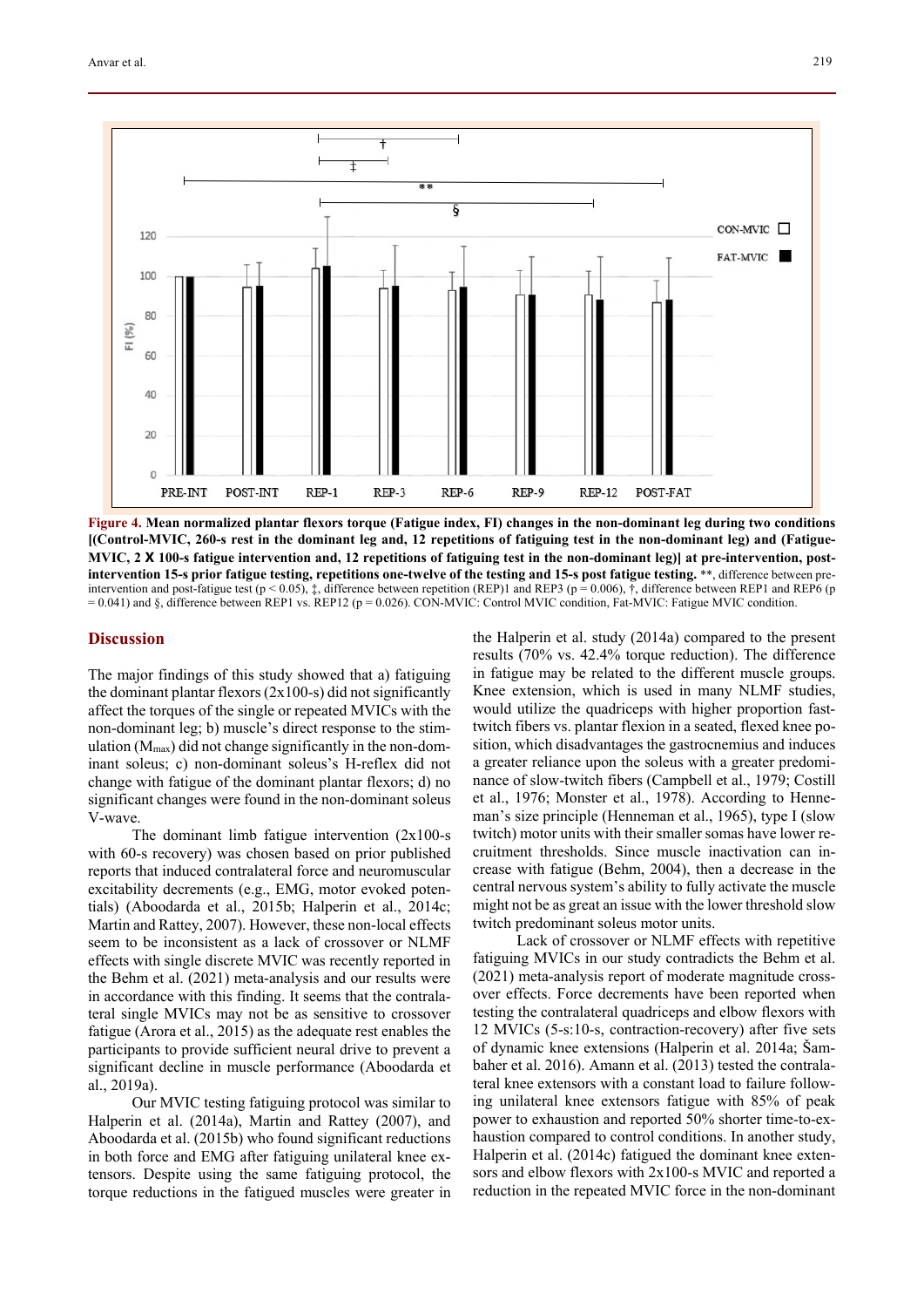limbs are complex (Kennedy et al., 2015). Although central fatigue has been suggested to mediate NLMF effects (Sambaher et al., 2016) and group III/IV muscle afferents were suggested to cause spinal and supraspinal fatigue to remote muscles (Sambaher et al., 2016), the maintenance of group III/IV firing with blood occlusion in knee extensors could not result in force or voluntary activation reduction contralaterally (Kennedy et al., 2015). This question could not be confirmed in our study.

Lower limb NLMF effects seems to be sex dependent with crossover effects found more consistently in males than in females (Halperin et al., 2015; Kennedy et al., 2015; Martin and Rattey, 2007). Women tend to exhibit greater fatigue resistance (Hunter, 2009; Russ and Kent-Braun, 2003). Since this study used a greater proportion of female participants, the impact of the fatigue intervention on the contralateral repeated MVIC testing may be attenuated with women versus men. With only six men vs. ten women, there was a lack of statistical power to detect possible significant sex differences.

To the best of our knowledge, this was the first study to investigate crossover H-reflex responses (indication of excitability and presynaptic inhibition of Ia afferents, and the capacity of the motoneurons to respond to synaptic input) (Aagaard et al., 2002; Duclay et al., 2008; Meinck, 1980) following unilateral voluntary isometric fatigue. Prior studies have shown the H-reflex amplitudes depression when evoked on the right flexor carpi radialis following short (5-s) unilateral contractions with different intensities in the wrist flexors/extensors and the ankle dorsiflexors (Hortobagyi et al., 2003) or following rhythmic (2Hz) contralateral homologous muscle contractions (Carson et al., 2004). Voluntary muscle contractions may change the contralateral motor pathway acutely and the crossed effects can be mediated by the afferents' pre-synaptic pathways (Hortobagyi et al., 2003). As the activation of the afferents in a working muscle can alter function in the ipsilateral motor cortex (Chen et al., 1999), we suggest that further studies investigate MEP and H-reflex simultaneously with crossover fatigue in various muscles.

The V-wave reflects both reflex excitability and pre-synaptic inhibition of Ia afferents (spinal processes) (Del Balso and Cafarelli, 2007). In addition, the V-wave response is also indicative of the level of neural drive in descending corticospinal pathways (supraspinal mechanisms) (Girard et al., 2011). To the best of our knowledge, no previous studies investigated the possibility of crossover V-wave changes following unilateral voluntary isometric fatigue. However, previous investigations attribute NLMF to the central drive at both spinal and supraspinal levels with the investigation of EMG, spinal, and supraspinal excitability in non-fatigued limbs (Aboodarda et al., 2015b; 2016; 2017; Sambaher et al., 2016). Aboodarda et al. (2015b) reported EMG decrements combined with transient higher spinal motoneuron excitability and no changes in peripheral excitability ( $M_{\text{max}}$  amplitude) in knee extensors following five sets of unilateral fatiguing of the elbow flexors suggesting a supraspinal mediated decrease in voluntary central drive. Halperin et al. (2014c) fatigued

the dominant elbow flexors and knee extensors and reported EMG, voluntary activation, and force reductions in the non-dominant knee extensors. Šambaher et al. (2016) did not report EMG and MEP changes in dominant elbow flexor following bilateral knee extensor fatigue. However, they found lower elbow flexors MEP/CMEP ratio and higher CMEP values. In contrast, increases in cortical motor drive have also been shown to outweigh the disfacilitation of cortical cell excitability (Martin et al., 2006) and the net result of this process has been shown in the maintenance of MEP amplitude (Sambaher et al., 2016). With the lack of changes in peripheral (M-wave amplitude) and spinal (H-reflex) properties and using the process of elimination, we may infer that the supraspinal excitability was also unchanged with crossover soleus muscle. However, this cannot be confirmed as we did not measure the direct responses from the supraspinal levels. Therefore, further investigations are suggested with the soleus muscle to clarify possible spinal and supraspinal excitability modifications.

# **Limitations**

Due to COVID restrictions, it was difficult to recruit equal numbers of female and male participants. Although the "a priori" statistical power analysis indicated 14 subjects was sufficient to attain adequate statistical power, an increased number of participants, especially males may have increased power and permitted a more in-depth examination of sex differences. Changing from the testing of dominant to non-dominant plantar flexors on the boot apparatus took approximately 30 seconds. H-reflex modulation has been suggested to exhibit a brief time course (Oza et al., 2017). According to Loscher et al. (1996) α-motoneuron pool excitability can return to the pre-fatigue state within about 30 s. Thus, it is possible that H-reflex and V-wave alterations may have recovered. However, if reflex activity returns to baseline within seconds, then the application or impact of these findings to practical activities would suggest any possible deficits are too transitory to affect daily activities. Furthermore, the H-reflex reflects changes in the afferent excitability of the alpha spinal motoneuron and since Hreflexes are more discernable from the soleus (Young et al., 2018), these reflex results may not totally reflect all plantar flexor muscles. Finally, the mean RMS EMG of the nonexercising, non-dominant leg during the first 30-s and the last 30-s of the dominant leg's fatiguing intervention increased from 3% to 12% of the non-dominant leg's MVIC RMS EMG. While the participants were exhorted to relax the non-exercised leg during the dominant limb fatigue intervention, there was trivial (3%) to minimal (12%) activation. However, this extent of contralateral contraction was insufficient to induce any changes in force, M-wave, H-reflex or V-wave. Finally, although this 2x100-s MVIC intervention did induce contralateral fatigue in prior studies using muscles such as the quadriceps and biceps brachii (Aboodarda et al., 2015b; 2017; Halperin et al., 2014c; Martin and Rattey, 2007), the more slow twitch predominant, fatigue resistant soleus may have played a role in the lack of crossover effects and hence, a greater volume (more sets or longer durations) of contractions may be needed to elicit non-local or crossover fatigue effects in this muscle group.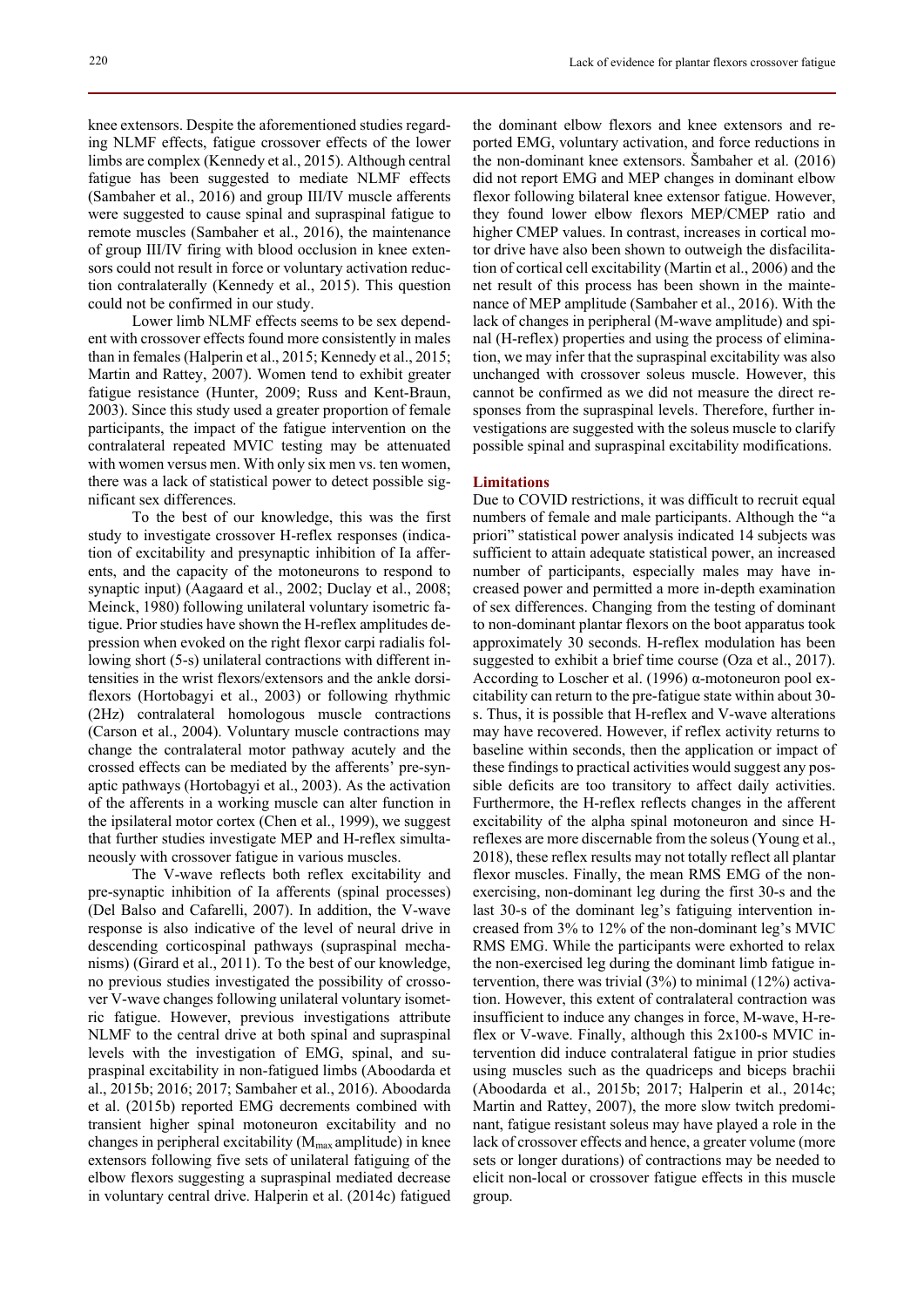# **Conclusion**

The present study indicates that there was no significant crossover fatigue with the plantar flexors as no crossover deficits were observable in the force, H-reflex, or V-wave. Although fatiguing of the dominant plantar flexors was apparent, it did not affect the crossover reflex excitability within the time frame of this testing protocol.

#### **Acknowledgements**

This research was partially funded by the Natural Science and Engineering Research Council of Canada (Grant number 2017-03728). The experiments comply with the current laws of the country in which they were performed. The authors have no conflict of interest to declare. The datasets generated during and/or analyzed during the current study are not publicly available, but are available from the corresponding author who was an organizer of the study.

#### **References**

Aagaard, P., Simonsen, E.B., Andersen, J.L., Magnusson, P. and Dyhre-Poulsen, P. (2002) Neural adaptation to resistance training: changes in evoked V-wave and H-reflex responses. *Journal of Applied Physiology* **92,** 2309-2318.

https://doi.org/10.1152/japplphysiol.01185.2001

- Aboodarda, S.J., Copithorne, D.B., Pearcey, G.E., Button, D.C. and Power, K.E. (2015a) Changes in supraspinal and spinal excitability of the biceps brachii following brief, non-fatiguing submaximal contractions of the elbow flexors in resistancetrained males. *Neuroscience Letters* **607,** 66-71. https://doi.org/10.1016/j.neulet.2015.09.028
- Aboodarda, S.J., Copithorne, D.B., Power, K.E., Drinkwater, E. and Behm, D.G. (2015b) Elbow flexor fatigue modulates central excitability of the knee extensors. *Applied Physiology Nutrition and Metabolism* **40,** 924-930. https://doi.org/10.1139/apnm-2015-0088
- Aboodarda, S.J., Fan, S., Coates, K. and Millet, G.Y. (2019a) The shortterm recovery of corticomotor responses in elbow flexors. *BMC Neuroscience* **20,** 9. https://doi.org/10.1186/s12868-019-0492-x
- Aboodarda, S.J., Sambaher, N. and Behm, D.G. (2016) Unilateral elbow flexion fatigue modulates corticospinal responsiveness in nonfatigued contralateral biceps brachii. *Scandinavian Journal of Medicine and Science in Sports* **26,** 1301-1312. https://doi.org/10.1111/sms.12596
- Aboodarda, S.J., Sambaher, N., Millet, G.Y. and Behm, D.G. (2017) Knee extensors neuromuscular fatigue changes the corticospinal pathway excitability in biceps brachii muscle. *Neuroscience* **340,** 477-486. https://doi.org/10.1016/j.neuroscience.2016.10.065
- Aboodarda, S.J., Zhang, C.X.Y., Sharara, R., Cline, M. and Millet, G.Y. (2019b) Exercise-Induced Fatigue in One Leg Does Not Impair the Neuromuscular Performance in the Contralateral Leg but Improves the Excitability of the Ipsilateral Corticospinal Pathway. *Brain Science* **9**. https://doi.org/10.3390/brainsci9100250
- Amann, M. (2011) Central and peripheral fatigue: interaction during cycling exercise in humans. *Medicine and Science in Sports and Exercise* **43,** 2039-2045.

https://doi.org/10.1249/MSS.0b013e31821f59ab

- Amann, M. (2012) Significance of Group III and IV muscle afferents for the endurance exercising human. *Clinical Experimental Pharmacology and Physiology* **39,** 831-835. https://doi.org/10.1111/j.1440-1681.2012.05681.x
- Amann, M., Venturelli, M., Ives, S.J., McDaniel, J., Layec, G., Rossman, M.J. and Richardson, R.S. (2013) Peripheral fatigue limits endurance exercise via a sensory feedback-mediated reduction in spinal motoneuronal output. *Journal of Applied Physiology* **115,**
- 355-364. https://doi.org/10.1152/japplphysiol.00049.2013 Amiridis, I.G., Mani, D., Almuklass, A., Matkowski, B., Gould, J.R. and Enoka, R.M. (2015) Modulation of motor unit activity in biceps brachii by neuromuscular electrical stimulation applied to the contralateral arm. *Journal of Applied Physiology* **118,** 1544- 1552. https://doi.org/10.1152/japplphysiol.00031.2015
- Arora, S., Budden, S., Byrne, J.M. and Behm, D.G. (2015) Effect of unilateral knee extensor fatigue on force and balance of the

contralateral limb. *European Journal of Applied Physiology* **115,** 2177-2187. https://doi.org/10.1007/s00421-015-3198-5

- Behm, D.G. (2004) Force maintenance with submaximal fatiguing contractions. *Canadian Journal of Applied Physiology* **29,** 274- 290. https://doi.org/10.1139/h04-019
- Behm, D.G., Alizadeh, S., Hadjizedah Anvar, S., Hanlon, C., Ramsay, E., Mahmoud, M.M.I., Whitten, J., Fisher, J.P., Prieske, O., Chaabene, H., Granacher, U. and Steele, J. (2021) Non-local Muscle Fatigue Effects on Muscle Strength, Power, and Endurance in Healthy Individuals: A Systematic Review with Meta-analysis. *Sports Medicine* **51,** 1893-1907. https://doi.org/10.1007/s40279-020-01422-5
- Ben Othman, A., Chaouachi, A., Hammami, R., Chaouachi, M.M., Kasmi, S. and Behm, D.G. (2017) Evidence of nonlocal muscle fatigue in male youth. *Applied Physiology Nutrition and Metabolism* **42,** 229-237. https://doi.org/10.1139/apnm-2016- 0400
- Bigland-Ritchie, B. and Woods, J.J. (1984) Changes in muscle contractile properties and neural control during human muscular fatigue. *Muscle & Nerve* **7,** 691-699. https://doi.org/10.1002/mus.880070902
- Brandenberger, K.J., Warren, G.L., Ingalls, C.P., Otis, J.S. and Doyle, J.A. (2021) Downhill Running Impairs Activation and Strength of the Elbow Flexors. *Journal of Strength and Conditioning Research* **35,** 2145-2150.
	- https://doi.org/10.1519/JSC.0000000000003111
- Campbell, C.J., Bonen, A., Kirby, R.L. and Belcastro, A.N. (1979) Muscle fiber composition and performance capacities of women. *Medicine and Science in Sports* **11,** 260-265. https://doi.org/10.1249/00005768-197901130-00007
- Canadian Society for Exercise, P. (2003) The Canadian Physical Activity, Fitness and Lifestyle Approach. Ottawa: Health Canada.
- Carson, R.G., Riek, S., Mackey, D.C., Meichenbaum, D.P., Willms, K., Forner, M. and Byblow, W.D. (2004) Excitability changes in human forearm corticospinal projections and spinal reflex pathways during rhythmic voluntary movement of the opposite limb. *Journal of Physiology* **560,** 929-940. https://doi.org/10.1113/jphysiol.2004.069088
- Chen, R., Corwell, B. and Hallett, M. (1999) Modulation of motor cortex excitability by median nerve and digit stimulation. *Experimental Brain Research* **129,** 77-86. https://doi.org/10.1007/s002210050938
- Costill, D.L., Daniels, J., Evans, W.J., Fink, W., Krahenbuhl, G. and Saltin, B. (1976) Skeletal muscle enzymes and fiber composition in male and female track athletes. *Journal of Applied Physiology* **40,** 149-154. https://doi.org/10.1152/jappl.1976.40.2.149
- Del Balso, C. and Cafarelli, E. (2007) Adaptations in the activation of human skeletal muscle induced by short-term isometric resistance training. *Journal of Applied Physiology* **103,** 402-411. https://doi.org/10.1152/japplphysiol.00477.2006
- Doix, A.C., Lefevre, F. and Colson, S.S. (2013) Time course of the crossover effect of fatigue on the contralateral muscle after unilateral exercise. *Plos One* **8,** e64910. https://doi.org/10.1371/journal.pone.0064910
- Duclay, J., Martin, A., Robbe, A. and Pousson, M. (2008) Spinal reflex plasticity during maximal dynamic contractions after eccentric training. *Medicine and Science in Sports and Exercise* **40,** 722- 734. https://doi.org/10.1249/MSS.0b013e31816184dc
- Elmer, S.J., Amann, M., McDaniel, J., Martin, D.T. and Martin, J.C. (2013) Fatigue is specific to working muscles: no cross-over with single-leg cycling in trained cyclists. *European Journal of Applied Physiology* **113,** 479-488. https://doi.org/10.1007/s00421-012-2455-0
- Enoka, R.M., Hutton, R.S. and Eldred, E. (1980) Changes in excitability of tendon tap and Hoffmann reflexes following voluntary contractions. *Electroencephalography. Clinical Neurophysiology* **48,** 664-672. https://doi.org/10.1016/0013-4694(80)90423-X
- Girard, O., Racinais, S., Micallef, J.P. and Millet, G.P. (2011) Spinal modulations accompany peripheral fatigue during prolonged tennis playing. *Scandinavian Journal of Medicine. Science and Sports* **21,** 455-464.
	- https://doi.org/10.1111/j.1600-0838.2009.01032.x
- Grabiner, M.D. and Owings, T.M. (1999) Effects of eccentrically and concentrically induced unilateral fatigue on the involved and uninvolved limbs. *Journal of Electromyography and Kinesiology* **9,** 185-189.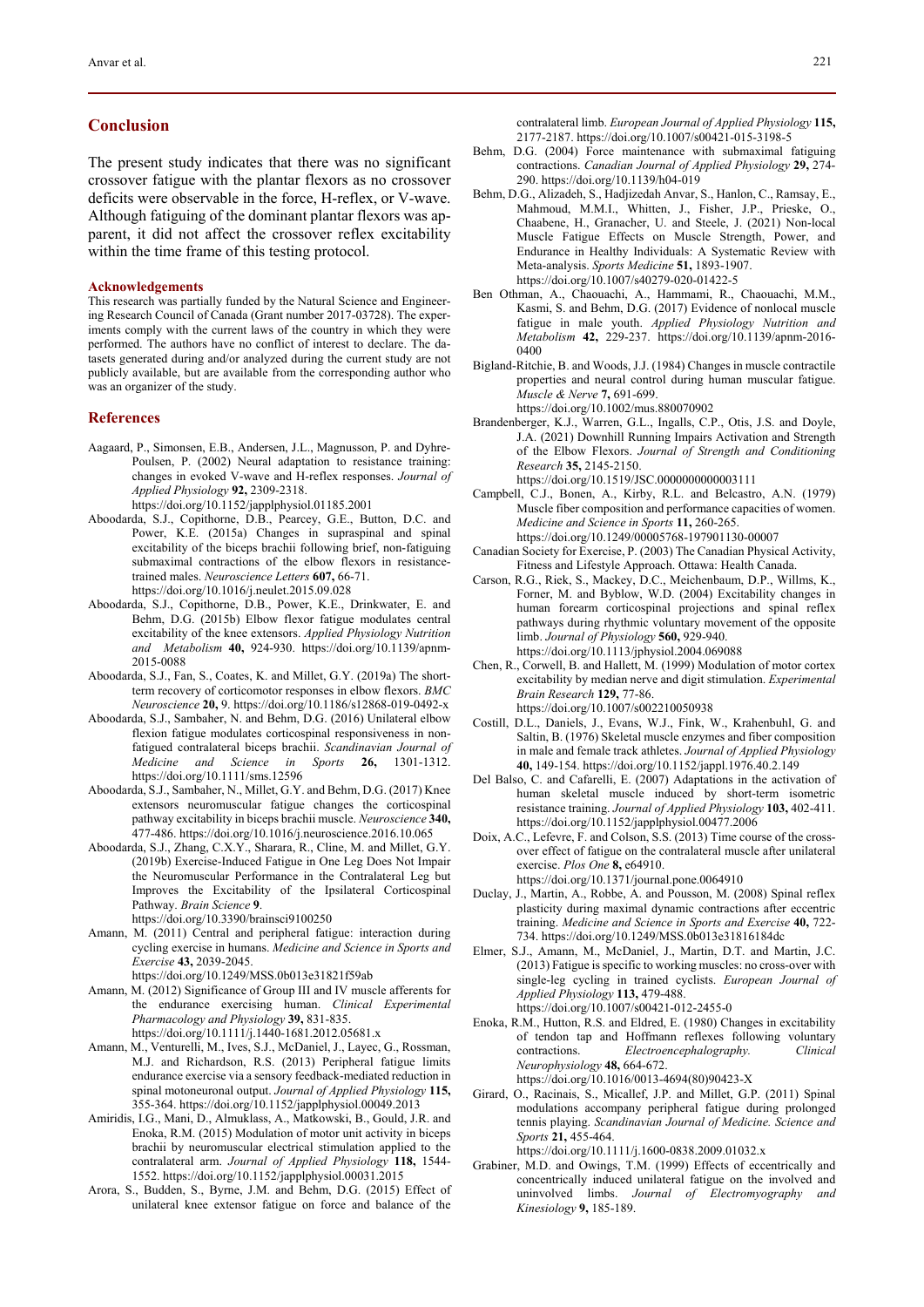https://doi.org/10.1016/S1050-6411(98)00031-5

- Halperin, I., Aboodarda, S.J. and Behm, D.G. (2014a) Knee extension fatigue attenuates repeated force production of the elbow flexors. *European Journal of Sport Science* **14,** 823-829. https://doi.org/10.1080/17461391.2014.911355
- Halperin, I., Aboodarda, S.J., Button, D.C., Andersen, L.L. and Behm, D.G. (2014b) Roller massager improves range of motion of plantar flexor muscles without subsequent decreases in force parameters. *International Journal of Sports Physical Therapy* **9,** 92-102.
- Halperin, I., Chapman, D.W. and Behm, D.G. (2015) Non-local muscle fatigue: effects and possible mechanisms. *European Journal of Applied Physiology* **115,** 2031-2048. https://doi.org/10.1007/s00421-015-3249-y
- Halperin, I., Copithorne, D. and Behm, D.G. (2014c) Unilateral isometric muscle fatigue decreases force production and activation of contralateral knee extensors but not elbow flexors. *Applied Physiology Nutrition and Metabolism* **39,** 1338-1344. https://doi.org/10.1139/apnm-2014-0109
- Henneman, E. and Mendell, L.M. (1980) Functional organization of motoneuron pool and its inputs. In: *Handbook of Physiology - The Nervous System II*. 423-507. https://doi.org/10.1002/cphy.cp010211
- Henneman, E., somjen, G. and Carpenter, D.O. (1965) Functional significance of cell size in spinal motoneurones. *Neurophysiology* **28,** 560-580. https://doi.org/10.1152/jn.1965.28.3.560
- Hortobagyi, T., Taylor, J.L., Petersen, N.T., Russell, G. and Gandevia, S.C. (2003) Changes in segmental and motor cortical output with contralateral muscle contractions and altered sensory inputs in humans. *Journal of Neurophysiology* **90,** 2451-2459. https://doi.org/10.1152/jn.01001.2002
- Hunter, S.K. (2009) Sex differences and mechanisms of task-specific muscle fatigue. *Exercise and Sport Science Reviews* **37,** 113-122. https://doi.org/10.1097/JES.0b013e3181aa63e2
- Kavanagh, J.J., Feldman, M.R. and Simmonds, M.J. (2016) Maximal intermittent contractions of the first dorsal interosseous inhibits voluntary activation of the contralateral homologous muscle. *Journal of Neurophysiology* **116,** 2272-2280. https://doi.org/10.1152/jn.00367.2016
- Kawamoto, J.E., Aboodarda, S.J. and Behm, D.G. (2014) Effect of differing intensities of fatiguing dynamic contractions on contralateral homologous muscle performance. *Journal of Sports Science and Medicine* **13,** 836-845. https://pubmed.ncbi.nlm.nih.gov/25435777
- Kennedy, A., Hug, F., Sveistrup, H. and Guevel, A. (2013) Fatiguing handgrip exercise alters maximal force-generating capacity of plantar-flexors. *European Journal of Applied Physiology* **113,** 559-566. https://doi.org/10.1007/s00421-012-2462-1
- Kennedy, D.S., Fitzpatrick, S.C., Gandevia, S.C. and Taylor, J.L. (2015) Fatigue-related firing of muscle nociceptors reduces voluntary activation of ipsilateral but not contralateral lower limb muscles. *Journal of Applied Physiology* **118,** 408-418. https://doi.org/10.1152/japplphysiol.00375.2014
- Konrad, P. (2005) The ABC's of EMG. A practical introduction to kinesiological electromyography. Scottsdale, Arizona, USA.: Noraxon Inc.
- Li, Y., Power, K.E., Marchetti, P.H. and Behm, D.G. (2019) The effect of dominant first dorsal interosseous fatigue on the force production of a contralateral homologous and heterologous muscle. *Applied Physiology Nutrition and Metabolism* **44,** 704-712. https://doi.org/10.1139/apnm-2018-0583
- Loscher, W.N., Cresswell, A.G. and Thorstensson, A. (1996) Excitatory drive to the alpha-motoneuron pool during a fatiguing submaximal contraction in man. *Journal of Physiology* **491 ( Pt 1),** 271-280. https://doi.org/10.1113/jphysiol.1996.sp021214
- Martin, P.G. and Rattey, J. (2007) Central fatigue explains sex differences in muscle fatigue and contralateral cross-over effects of maximal contractions. *Pflugers Archives : European Journal of Physiology* **454,** 957-969. https://doi.org/10.1007/s00424-007- 0243-1
- Martin, P.G., Smith, J.L., Butler, J.E., Gandevia, S.C. and Taylor, J.L. (2006) Fatigue-sensitive afferents inhibit extensor but not flexor motoneurons in humans. *Journal of Neuroscience* **26,** 4796- 4802. https://doi.org/10.1523/JNEUROSCI.5487-05.2006
- Matsuura, R. and Ogata, T. (2015) Effects of fatiguing unilateral plantar flexions on corticospinal and transcallosal inhibition in the

primary motor hand area. *Journal of Physiological Anthropology* **34,** 4. https://doi.org/10.1186/s40101-015-0042-x

- Meinck, H.M. (1980) Facilitation and inhibition of the human H reflex as a function of the amplitude of the control reflex. *Electroencephalography and Clinical Neurophysiology* **48,** 203- 211. https://doi.org/10.1016/0013-4694(80)90305-3
- Monster, A.W., Chan, H.C. and O' Connor, D. (1978) Patterns of Human Skeletal Muscles: Relation to Muscle Fiber Type Composition. *Science* **200,** 314-316. https://doi.org/10.1126/science.635587
- Oza, P.D., Dudley-Javoroski, S. and Shields, R.K. (2017) Modulation of H-Reflex Depression with Paired-Pulse Stimulation in Healthy Active Humans. *Rehabilitation Research Practice* **2017,** 5107097. https://doi.org/10.1155/2017/5107097
- Place, N., Bruton, J.D. and Westerblad, H. (2009) Mechanisms of fatigue induced by isometric contractions in exercising humans and in mouse isolated single muscle fibres. *Clinical and Exerimental Pharmacology and Physiology* **36,** 334-339. https://doi.org/10.1111/j.1440-1681.2008.05021.x
- Prieske, O., Aboodarda, S.J., Benitez Sierra, J.A., Behm, D.G. and Granacher, U. (2017) Slower but not faster unilateral fatiguing knee extensions alter contralateral limb performance without impairment of maximal torque output. *European Journal of Applied Physiology* **117,** 323-334. https://doi.org/10.1007/s00421-016-3524-6
- Russ, D.W. and Kent-Braun, J.A. (2003) Sex differences in human skeletal muscle fatigue are eliminated under ischemic conditions. *Journal Applied Physiology* **94,** 2414-2422. https://doi.org/10.1152/japplphysiol.01145.2002
- Šambaher, N., Aboodarda, S.J. and Behm, D.G. (2016) Bilateral Knee Extensor Fatigue Modulates Force and Responsiveness of the Corticospinal Pathway in the Non-fatigued, Dominant Elbow Flexors. *Frontiers of Human Neuroscience* **10,** 18. https://doi.org/10.3389/fnhum.2016.00018
- Sidhu, S.K., Weavil, J.C., Venturelli, M., Garten, R.S., Rossman, M.J., Richardson, R.S., Gmelch, B.S., Morgan, D.E. and Amann, M. (2014) Spinal mu-opioid receptor-sensitive lower limb muscle afferents determine corticospinal responsiveness and promote central fatigue in upper limb muscle. *Journal of Physiology* **592,** 5011-5024. https://doi.org/10.1113/jphysiol.2014.275438
- Takahashi, K., Maruyama, A., Hirakoba, K., Maeda, M., Etoh, S., Kawahira, K. and Rothwell, J.C. (2011) Fatiguing intermittent lower limb exercise influences corticospinal and corticocortical excitability in the nonexercised upper limb. *Brain Stimulation* **4,** 90-96. https://doi.org/10.1016/j.brs.2010.07.001
- Todd, G., Petersen, N.T., Taylor, J.L. and Gandevia, S.C. (2003) The effect of a contralateral contraction on maximal voluntary activation and central fatigue in elbow flexor muscles. *Experimental Brain Research.* **150,** 308-313. https://doi.org/10.1007/s00221-003-1379-7
- Twomey, R., Aboodarda, S.J., Kruger, R., Culos-Reed, S.N., Temesi, J. and Millet, G.Y. (2017) Neuromuscular fatigue during exercise: Methodological considerations, etiology and potential role in chronic fatigue. *Neurophysiology Clinical* **47,** 95-110. https://doi.org/10.1016/j.neucli.2017.03.002
- Young, J.D., Spence, A.J. and Behm, D.G. (2018) Roller massage decreases spinal excitability to the soleus. *Journal of Applied Physiology* **124,** 950-959. https://doi.org/10.1152/japplphysiol.00732.2017
- Zehr, E.P. (2002) Considerations for use of the Hoffmann reflex in
- exercise studies. *European Journal of Applied Physiology* **86,** 455-468. https://doi.org/10.1007/s00421-002-0577-5

# **Key points**

- There were no significant crossover impairments in muscle endurance suggesting that when unilaterally training the plantar flexors, crossover decrements may not be an issue.
- Unilaterally fatiguing the plantar flexors induces only a trivial chance of experiencing single or discrete contraction force or strength decrements in the contralateral limb.